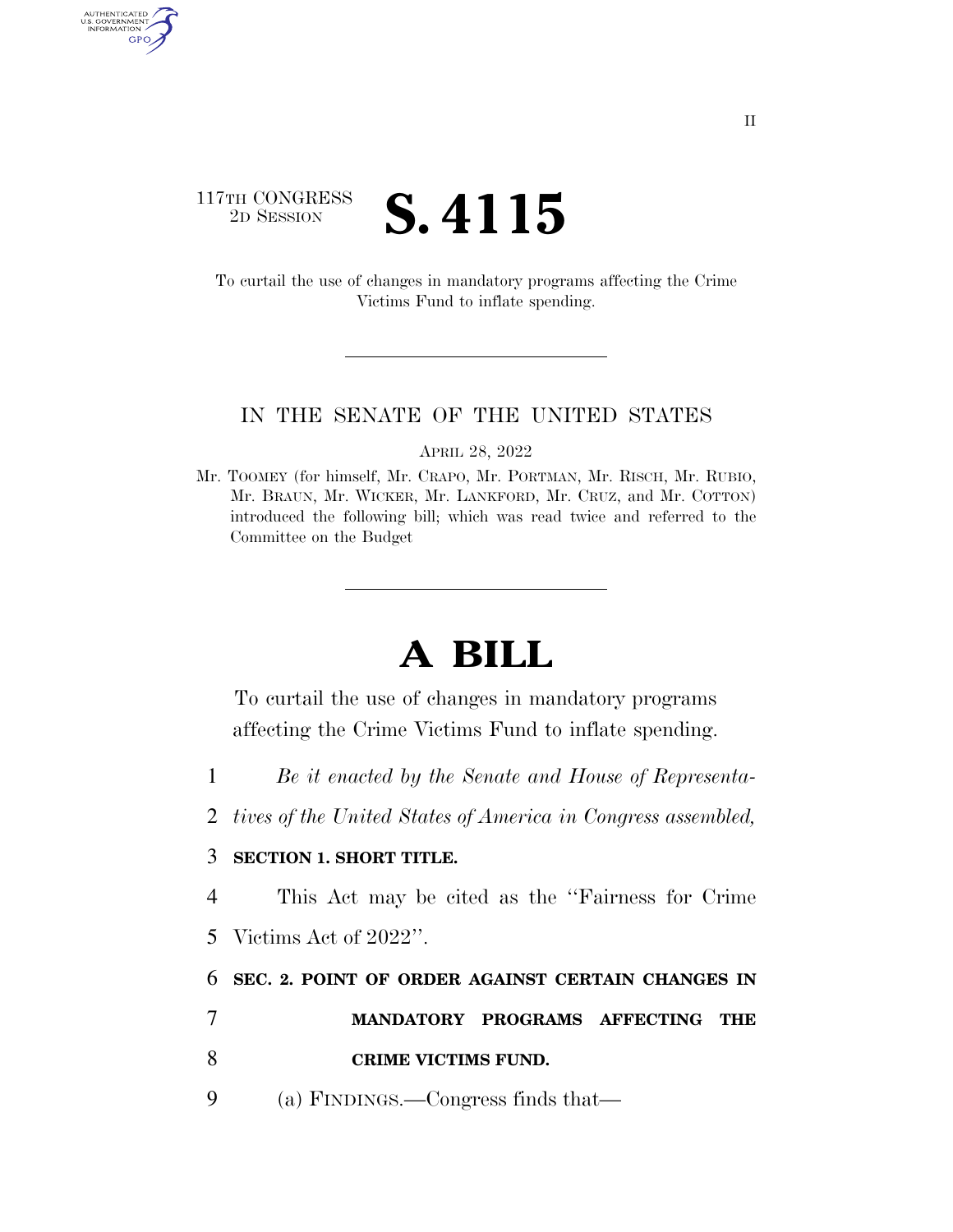| $\mathbf{1}$   | (1) the Crime Victims Fund was created in              |
|----------------|--------------------------------------------------------|
| $\overline{2}$ | 1984, with the support of overwhelming bipartisan      |
| 3              | majorities in the House of Representatives and the     |
| 4              | Senate and the support of President Ronald Reagan,     |
| 5              | who signed the Victims of Crime Act of 1984 (Pub-      |
| 6              | lic Law $98-473$ ) into law;                           |
| 7              | (2) the Crime Victims Fund was created based           |
| 8              | on the principle that funds the Federal Government     |
| 9              | collects from those convicted of crime should be used  |
| 10             | to aid those who have been victimized by crime;        |
| 11             | (3) the Crime Victims Fund is funded from              |
| 12             | fines, penalties, and forfeited bonds in Federal court |
| 13             | and private donations;                                 |
| 14             | (4) the Crime Victims Fund receives no tax-            |
| 15             | payer dollars;                                         |
| 16             | (5) Federal law provides that funds deposited          |
| 17             | into the Crime Victims Fund shall be used to pro-      |
| 18             | vide services to victims of crime in accordance with   |
| 19             | the Victims of Crime Act of 1984;                      |
| <b>20</b>      | $(6)$ the Victims of Crime Act of 1984 gives pri-      |
| 21             | ority to victims of child abuse, sexual assault, and   |
| 22             | domestic violence;                                     |
| 23             | (7) since fiscal year 2000, Congress has been          |
| 24             | accounting for funds collected by the Crime Victims    |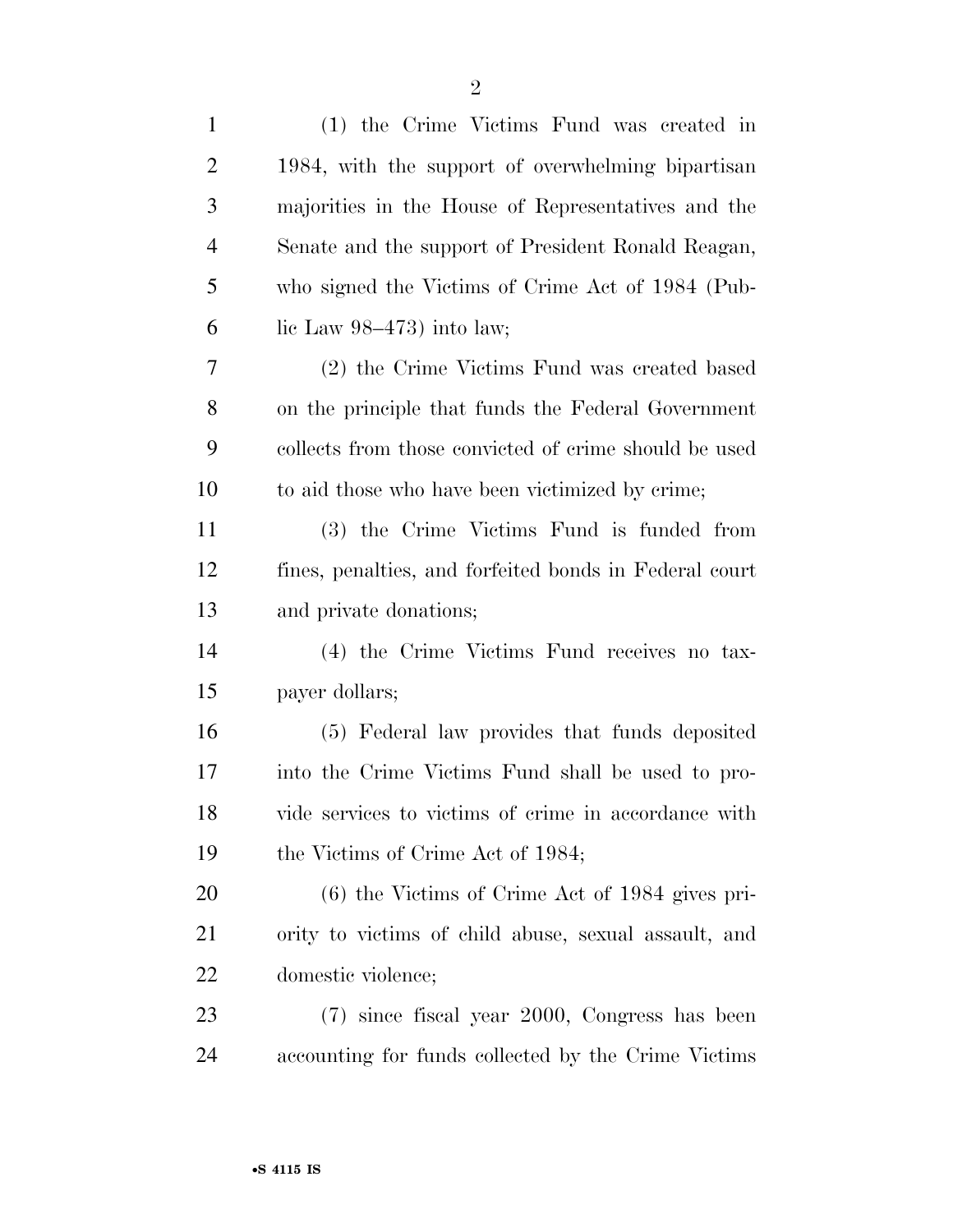| $\mathbf{1}$   | Fund, but not disbursing the full amount provided     |
|----------------|-------------------------------------------------------|
| $\overline{2}$ | for under the Victims of Crime Act of 1984;           |
| 3              | $(8)$ over \$10,000,000,000 has been withheld         |
| $\overline{4}$ | from victims of child abuse, sexual assault, domestic |
| 5              | violence, and other crimes;                           |
| 6              | $(9)$ from fiscal year 2010 through fiscal year       |
| 7              | Crime Victims Fund collected<br>2014, the             |
| 8              | $$12,000,000,000$ , but Congress disbursed only       |
| 9              | $$3,600,000,000$ (or 30 percent) to victims of crime; |
| 10             | $(10)$ since fiscal year 2015, Congress has in-       |
| 11             | creased disbursals from the Crime Victims Fund to     |
| 12             | victims of crime, but a permanent solution is nec-    |
| 13             | essary to ensure consistent disbursals to victims of  |
| 14             | crime who rely on these funds every year;             |
| 15             | (11) under budget rules, Congress represents          |
| 16             | that the money it has already spent in prior years    |
| 17             | is still in the Crime Victims Fund and available for  |
| 18             | victims of crime;                                     |
| 19             | $(12)$ it is time to restore fairness to crime vic-   |
| <b>20</b>      | tims; and                                             |
| 21             | (13) funds collected by the Crime Victims Fund        |
| 22             | should be used for services to and compensation of    |
| 23             | crime victims in accordance with the Victims of       |
| 24             | Crime Act of 1984.                                    |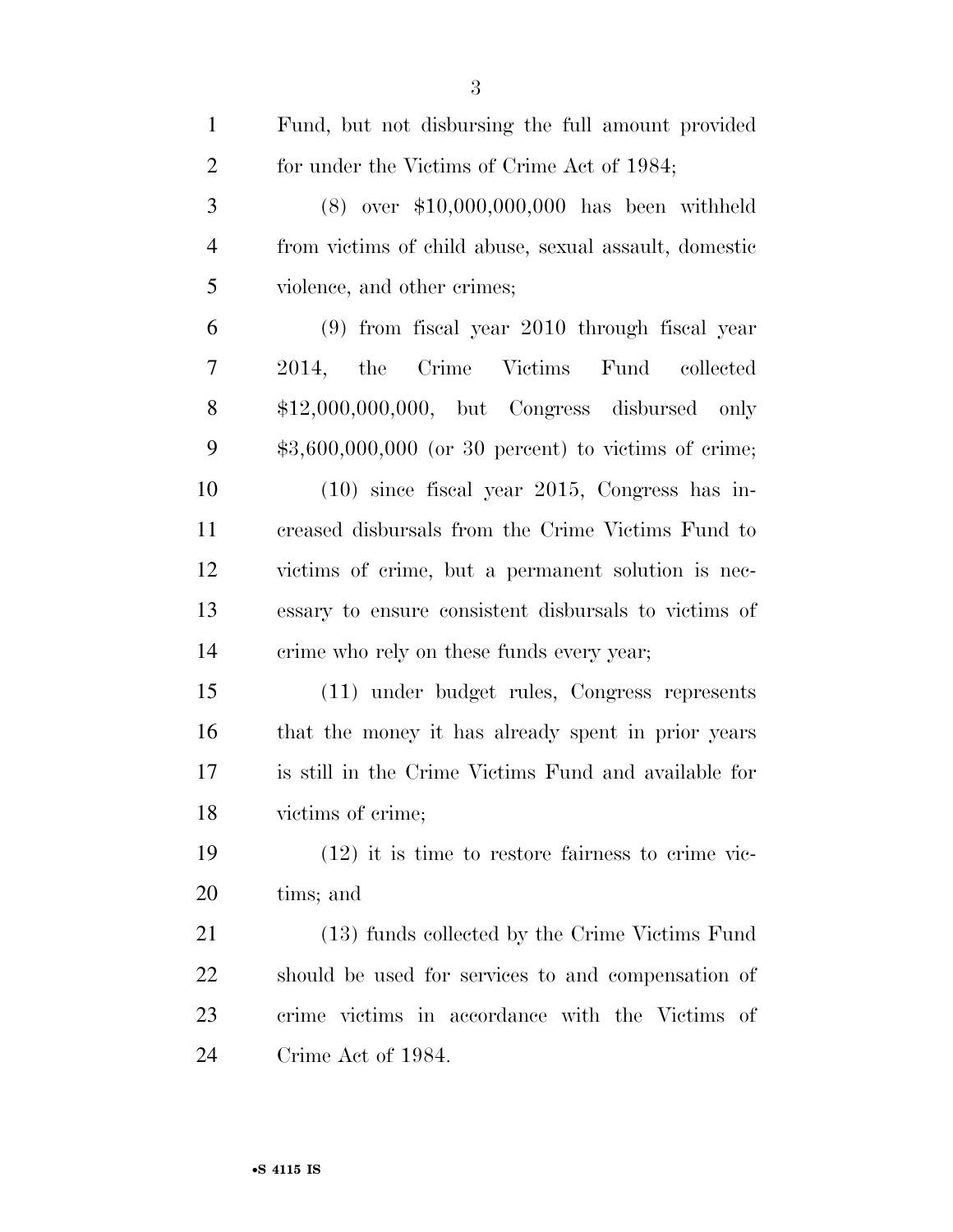(b) AMENDMENT.—Title IV of the Congressional Budget Act of 1974 (2 U.S.C. 651 et seq.) is amended by adding at the end the following: **''PART C—ADDITIONAL LIMITATIONS ON BUDG- ETARY AND APPROPRIATIONS LEGISLATION ''SEC. 441. POINT OF ORDER AGAINST CHANGES IN MANDA- TORY PROGRAMS AFFECTING THE CRIME VICTIMS FUND.**  9 "(a) DEFINITIONS.—In this section—  $\frac{10}{10}$  the term 'CHIMP' means a provision that—  $'$ (A) would have been estimated as affect- ing direct spending or receipts under section 252 of the Balanced Budget and Emergency Deficit Control Act of 1985 (2 U.S.C. 902) (as in effect prior to September 30, 2002) if the provision was included in legislation other than an appropriation Act; and ''(B) results in a net decrease in budget authority in the current year or the budget year, but does not result in a net decrease in outlays over the period of the total of the cur- rent year, the budget year, and all fiscal years covered under the most recently adopted con-current resolution on the budget;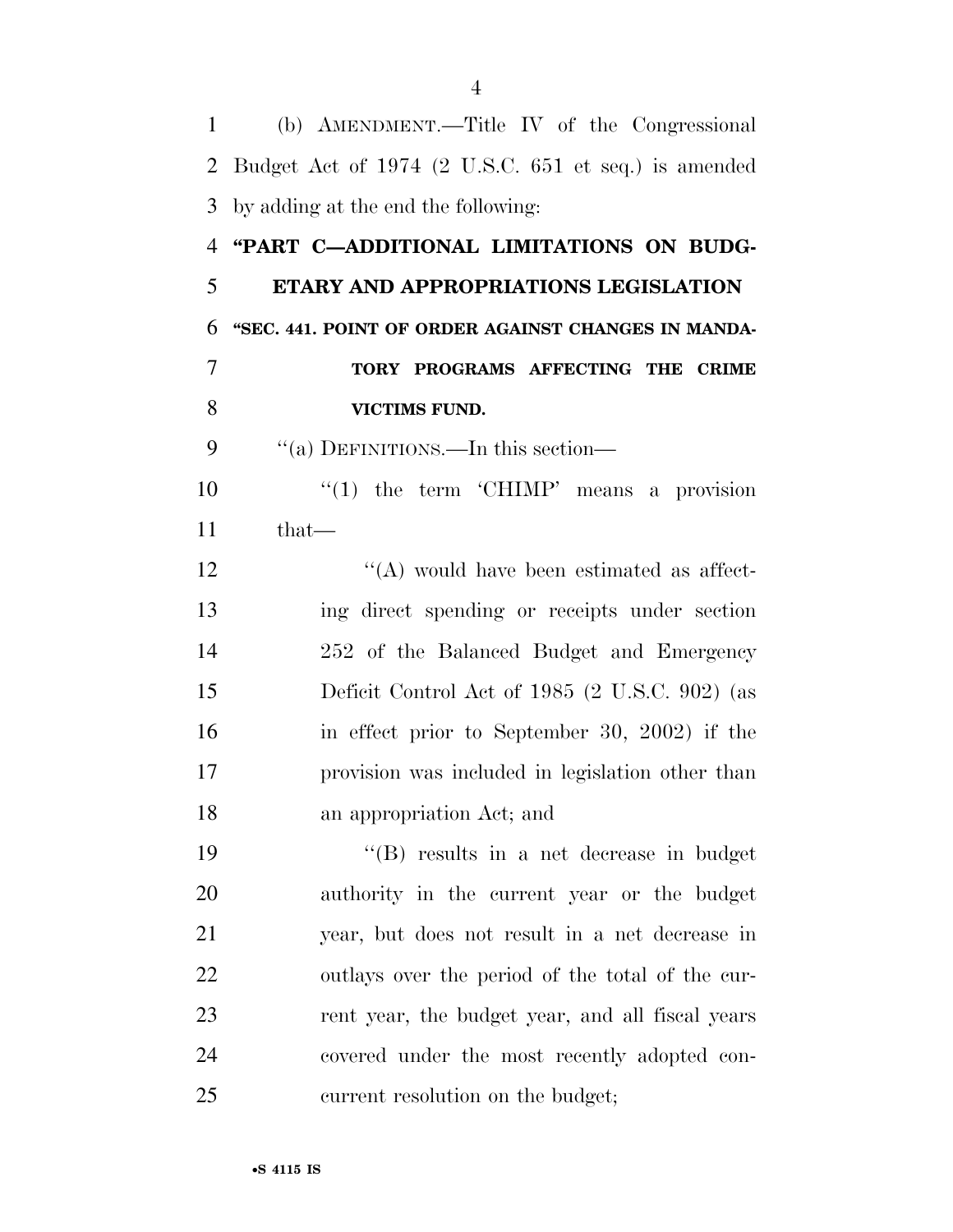| $\mathbf{1}$   | $\lq(2)$ the term 'Crime Victims Fund' means the                   |
|----------------|--------------------------------------------------------------------|
| 2              | Crime Victims Fund established under section 1402                  |
| 3              | of the Victims of Crime Act of 1984 (34 U.S.C.                     |
| $\overline{4}$ | $20101$ ; and                                                      |
| 5              | $\cdot\cdot(3)$ the term $\cdot\cdot3$ -year average amount' means |
| 6              | the annual average amount that was deposited into                  |
| 7              | the Crime Victims Fund during the 3-fiscal-year pe-                |
| 8              | riod beginning on October 1 of the fourth fiscal year              |
| 9              | before the fiscal year to which a CHIMP affecting                  |
| 10             | the Crime Victims Fund applies.                                    |
| 11             | "(b) POINT OF ORDER IN THE SENATE.-                                |
| 12             | $``(1)$ POINT OF ORDER.—                                           |
| 13             | "(A) IN GENERAL.—Except as provided in                             |
| 14             | subparagraph $(C)$ , in the Senate, it shall not be                |
| 15             | in order to consider a provision in a bill or joint                |
| 16             | resolution making appropriations for all or a                      |
| 17             | portion of a fiscal year, or an amendment there-                   |
| 18             | to, amendment between the Houses in relation                       |
| 19             | thereto, conference report thereon, or motion                      |
| 20             | thereon, that contains a CHIMP that, if en-                        |
| 21             | acted, would cause the amount available for ob-                    |
| 22             | ligation during the fiscal year from the Crime                     |
| 23             | Victims Fund to be less than the 3-year average                    |
| 24             | amount.                                                            |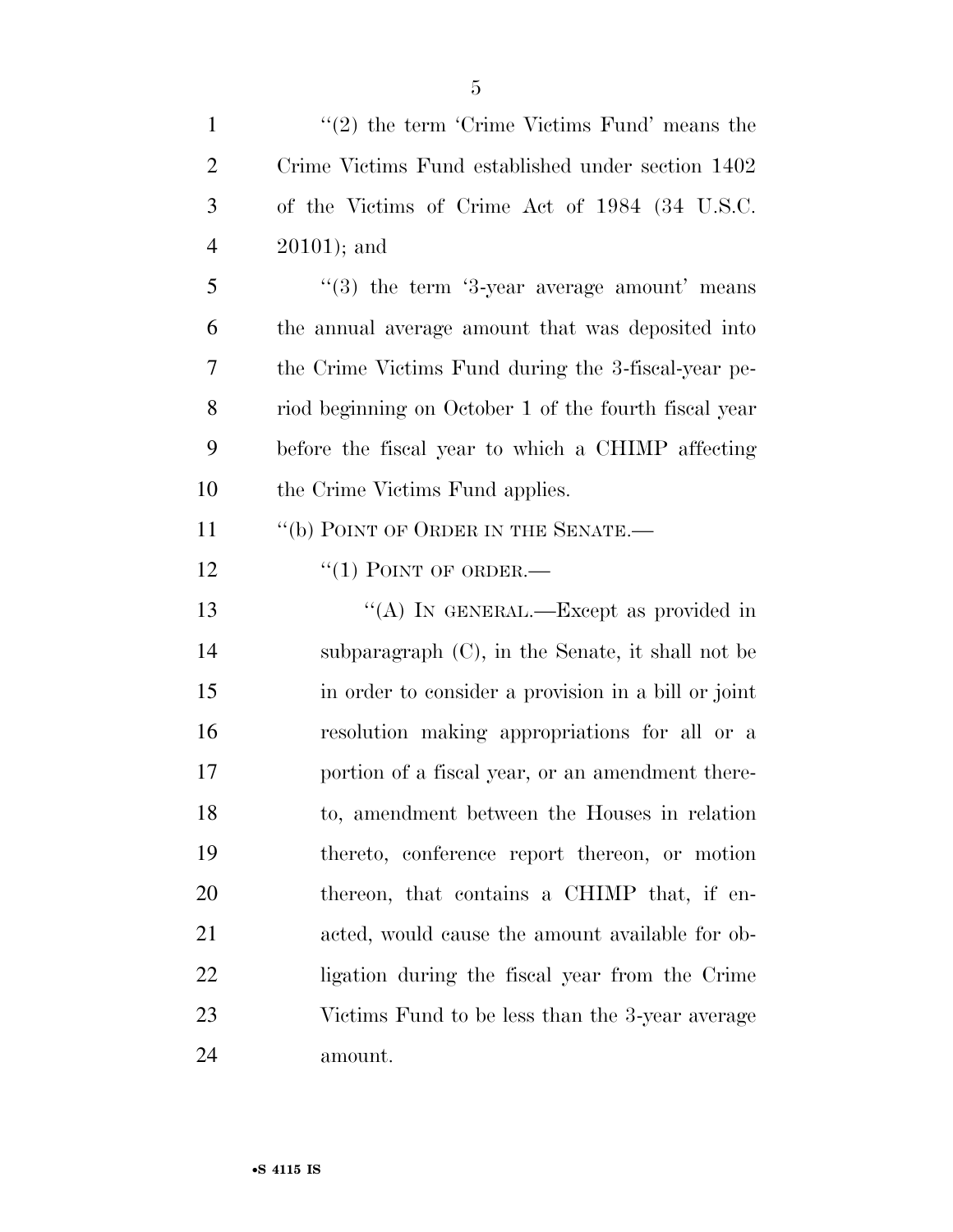| $\mathbf{1}$   | "(B) POINT OF ORDER SUSTAINED.—If a                   |
|----------------|-------------------------------------------------------|
| $\overline{2}$ | point of order is made by a Senator against a         |
| 3              | provision described in subparagraph (A), and          |
| $\overline{4}$ | the point of order is sustained by the Chair,         |
| 5              | that provision shall be stricken from the meas-       |
| 6              | ure and may not be offered as an amendment            |
| $\overline{7}$ | from the floor.                                       |
| 8              | "(C) LIMITATION.—A point of order shall               |
| 9              | not lie in the Senate under this paragraph if         |
| 10             | the difference between the amount in the Crime        |
| 11             | Victims Fund as of September 30 of the fiscal         |
| 12             | year immediately preceding the fiscal year to         |
| 13             | which the CHIMP described in subparagraph             |
| 14             | (A) relates and the amount available for obliga-      |
| 15             | tion under the CHIMP described in subpara-            |
| 16             | graph (A) is not more than $$2,000,000,000$ .         |
| 17             | "(2) FORM OF THE POINT OF ORDER.—A point              |
| 18             | of order under paragraph (1) may be raised by a       |
| 19             | Senator as provided in section $313(e)$ .             |
| 20             | $(3)$ CONFERENCE REPORTS.—When the Sen-               |
| 21             | ate is considering a conference report on, or an      |
| 22             | amendment between the Houses in relation to, a bill   |
| 23             | or joint resolution, upon a point of order being made |
| 24             | by any Senator pursuant to paragraph (1), and such    |
|                |                                                       |

point of order being sustained, such material con-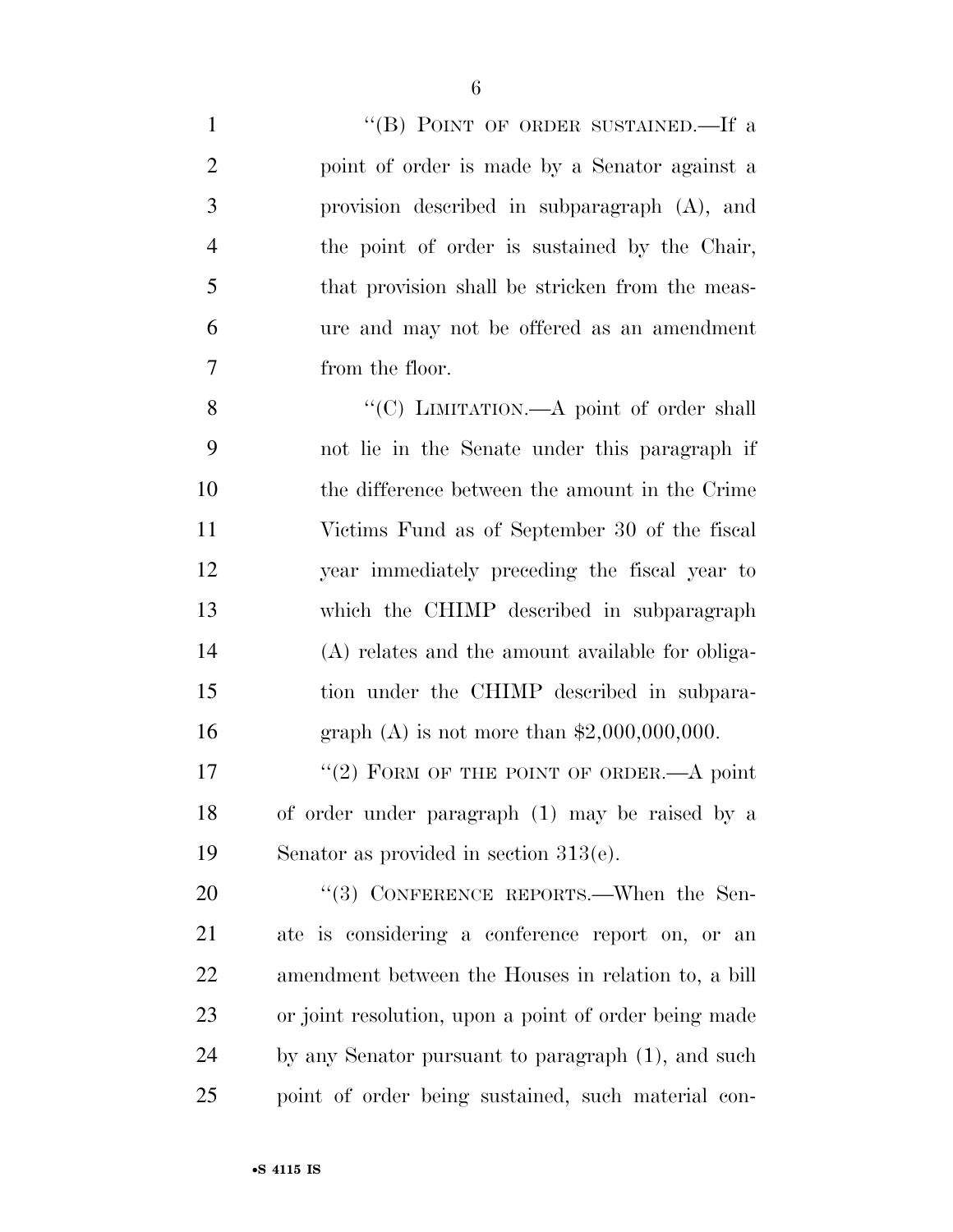tained in such conference report or House amend- ment shall be stricken, and the Senate shall proceed to consider the question of whether the Senate shall recede from its amendment and concur with a fur- ther amendment, or concur in the House amendment with a further amendment, as the case may be, which further amendment shall consist of only that portion of the conference report or House amend- ment, as the case may be, not so stricken. Any such motion in the Senate shall be debatable. In any case in which such point of order is sustained against a

 conference report (or Senate amendment derived from such conference report by operation of this subsection), no further amendment shall be in order.

15 "(4) SUPERMAJORITY WAIVER AND APPEAL.— In the Senate, this subsection may be waived or sus- pended only by an affirmative vote of three-fifths of the Members, duly chose and sworn. An affirmative vote of three-fifths of Members of the Senate, duly chosen and sworn shall be required to sustain an ap- peal of the ruling of the Chair on a point of order 22 raised under this subsection.

23 "(5) DETERMINATION.—For purposes of this subsection, budgetary levels shall be determined on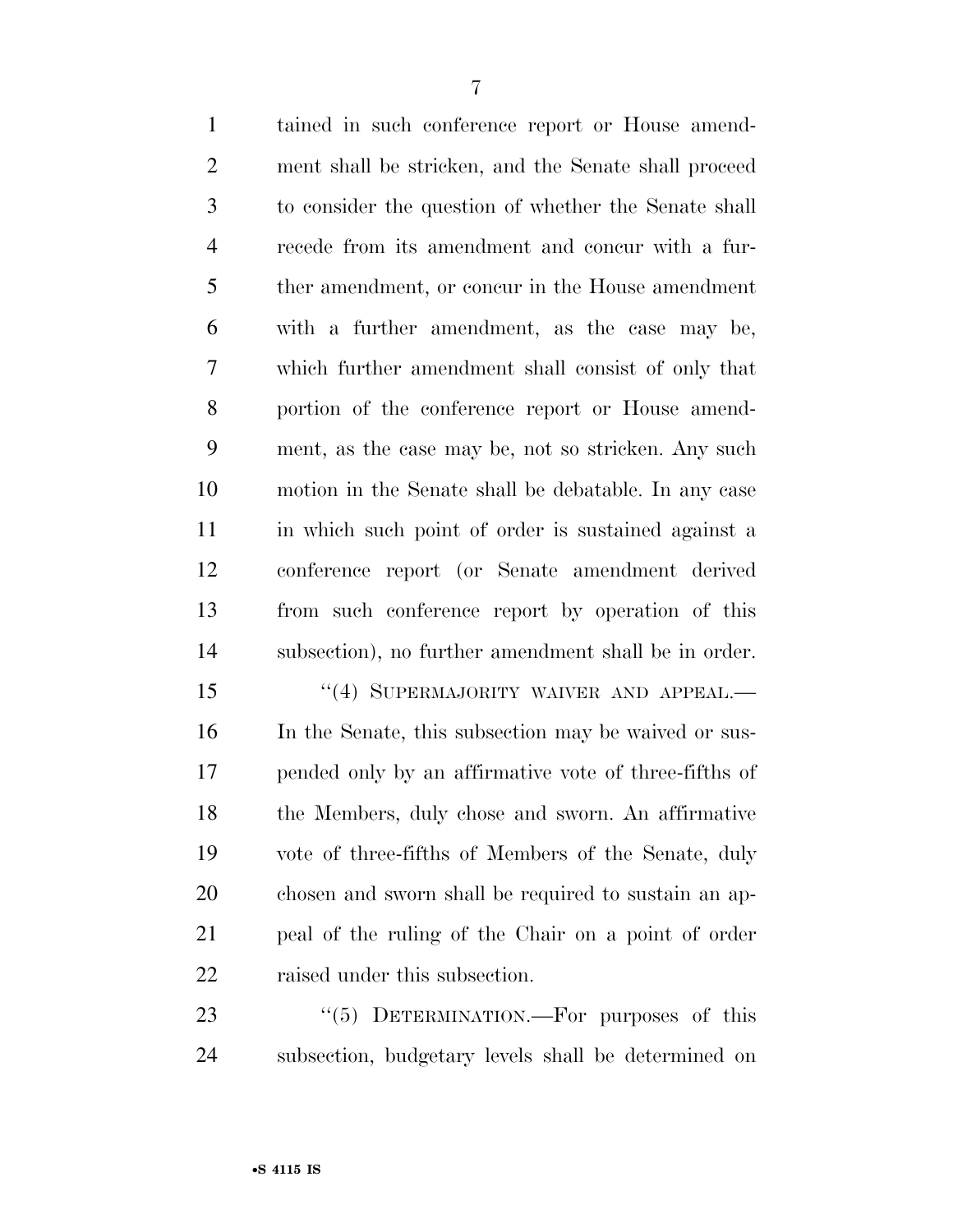| $\mathbf{1}$   | the basis of estimates provided by the Chairman of |
|----------------|----------------------------------------------------|
| $\overline{2}$ | the Committee on the Budget of the Senate.         |
| 3              | "(c) POINT OF ORDER IN THE HOUSE OF REP-           |
| $\overline{4}$ | RESENTATIVES.-                                     |
| 5              | $``(1)$ IN GENERAL.—                               |
| 6              | "(A) POINT OF ORDER. Except as pro-                |
| 7              | vided in subparagraph (B), a provision in a bill   |
| 8              | or joint resolution making appropriations for a    |
| 9              | fiscal year that proposes a CHIMP that, if en-     |
| 10             | acted, would cause the amount available for ob-    |
| 11             | ligation during the fiscal year from the Crime     |
| 12             | Victims Fund to be less than the 3-year average    |
| 13             | amount shall not be in order in the House of       |
| 14             | Representatives.                                   |
| 15             | "(B) LIMITATION.—Subparagraph<br>(A)               |
| 16             | shall not apply if the difference between the      |
| 17             | amount in the Crime Victims Fund as of Sep-        |
| 18             | tember 30 of the fiscal year immediately pre-      |
| 19             | eeding the fiscal year to which the CHIMP de-      |
| 20             | scribed in subparagraph (A) relates and the        |
| 21             | amount available for obligation under the          |
| 22             | CHIMP described in subparagraph $(A)$ is not       |
| 23             | more than $$2,000,000,000$ .                       |
| 24             | "(2) AMENDMENTS AND CONFERENCE<br>$RE-$            |
| 25             | PORTS.—It shall not be in order in the House of    |